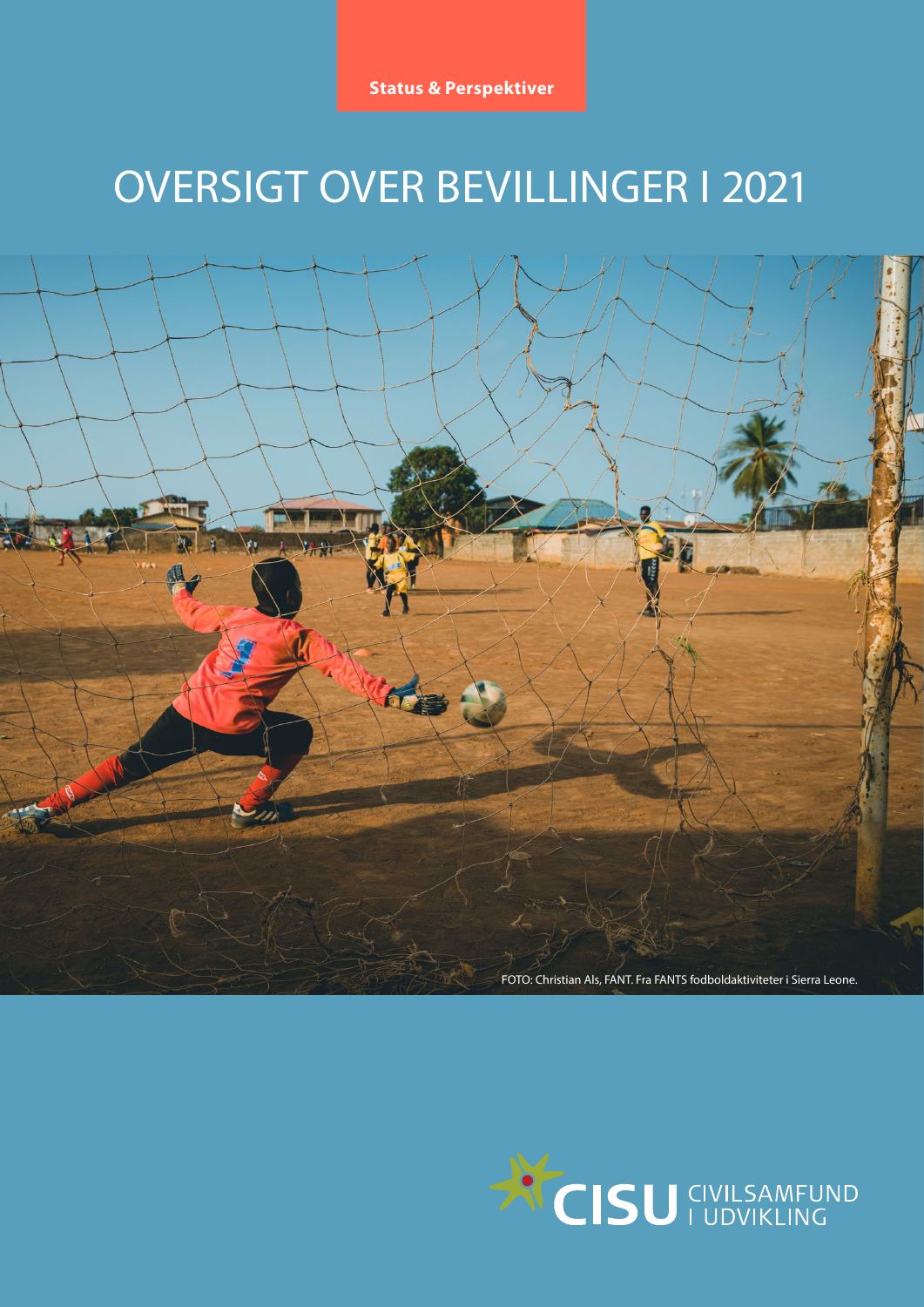

# BEVILLINGSOVERSIGT 2020

#### **Civilsamfundspuljen**

| Org. navn | Titel | <b>Bevilget beløk</b> |
|-----------|-------|-----------------------|
|           |       |                       |

| <b>MEDBORGERINDSATS</b>                            |                                                                                                                      |            |
|----------------------------------------------------|----------------------------------------------------------------------------------------------------------------------|------------|
| LGBT+Danmark                                       | LGBTIQ+ connecting to allies in Tunisia to promote equal rights                                                      | 500.000,00 |
| <b>Dialogos</b>                                    | <b>Tiira Summit</b>                                                                                                  | 499.861,00 |
| <b>Crossing Borders</b>                            | Pamodzi PaKazi (Together for Girls)– Community mobilization on the rights of women and girls in Zambia.              | 477.744,00 |
| DUI - Leg og Virke                                 | Palestinian children's non-curricular education and psychological wellbeing                                          | 198.413,00 |
| Røgen Borgerforening                               | <b>CENTER KOUBRI</b>                                                                                                 | 497.340,00 |
| <b>SPOR MEDIA</b>                                  | Ayllu Audiovisual - Building common areas                                                                            | 271.938,00 |
| <b>Bicycle Innovation Lab</b>                      | Supporting Development of Urban Cycling in Havana, Cuba                                                              | 398.890,00 |
| <b>ICOEPH</b>                                      | Composting and recycling for household and industrial waste manegement in Chitwan, Nepal (CAR-Nepal)                 | 494.447,00 |
| Games (Gambia Media Support)                       | <b>Empowering Civil Society Advocates (ESCA)</b>                                                                     | 499.490,00 |
| Football for a new tomorrow (FANT)                 | Sports & Entrepreneurship for Economic Development                                                                   | 499.917,00 |
| Nunca Mas                                          | Empowerment of survivors of 1980s Massacres in Matabeleland, Zimbabwe to take part in truth telling outreach through | 499.245,00 |
| Nordisk Folkecenter for Vedvarende Energi          | Civil Society for Sustainable Energy - Local to National in Eastern Europe (SELNEE)                                  | 487.113,00 |
| <b>GAME</b>                                        | YESSSSS Together (Youth Empowerment through Street Sports AcroSS Somaliland)                                         | 500.000,00 |
| Dansk-Ugandisk Venskabsforening                    | Data-Driven Initiative for Organic Soybean Farmers in Oyam & Kwania Districts in Uganda                              | 499.566,00 |
| 100% for Børnene                                   | YOUTH PEACE AMBASSADORS ON THE MOVE                                                                                  | 499.968,00 |
| <b>Momentum Trust</b>                              | Organizing Family Farmer Groups and Building Capacity in Trans Nzoia, Kenya                                          | 199.150,00 |
| Designere uden Grænser                             | Youth voices for social change in rural South Africa                                                                 | 499.606,00 |
| <b>CICED</b>                                       | COVID-19 URGENT RESPONSE FOR THE DEAF IN TANZANIA                                                                    | 199.466,00 |
| <b>CICED</b>                                       | Helambu Youth - Taking Their Place                                                                                   | 499.480,00 |
| <b>Earth Advocates Association (EAA)</b>           | Building community-based ecotourism in the Chiquitania-forest of Bolivia                                             | 500.000,00 |
| Kooperationen                                      | Improving Organic Production Methods and Marketing in the Bolivian Cooperative Coffee Sector                         | 499.999,00 |
| Byg1By                                             | Expanded green revolution and adult education in Rugeregere, Burundi                                                 | 198.068,00 |
| <b>Crossing Borders</b>                            | Empowered Girls Dialogue (EGD): Facilitating girls' leadership and community outreach                                | 499.575,00 |
| <b>Ubumi Prisons Initiative</b>                    | Prisoners' Right to health - partnerships, capacity building and interventions for health in Zambian prisons         | 500.000,00 |
| <b>GAME</b>                                        | G3: Ghana Girls' GOALS (Gender, Organization Ambition, Life skills and Sports)                                       | 500.000,00 |
| Seniorer uden Grænser                              | Mutasa Community Development Project II, Zimbabwe                                                                    | 499.243,00 |
| 100% for Børnene                                   | Ability beyond disability                                                                                            | 483.157,00 |
| Danmarks Biavlerforening                           | PROMOTION OF BEE KEEPING FOR ENHANCED LIVELIHOODS AMONG BATWA AND OTHER                                              | 492.992,00 |
| 100% for Børnene                                   | My Voice My Vote - Amplifying Youth Voices in Ghana's 2020 Elections Agenda                                          | 499.974,00 |
| Dreamtown                                          | The Urban Space Challenge: Dworzark                                                                                  | 490.543,00 |
| <b>SPOR MEDIA</b>                                  | Vida sin violencia                                                                                                   | 499.699,00 |
| Mellemamerika Komiteen (MAK)                       | OrganizArte                                                                                                          | 345.830,00 |
| Orangutang Fonden/Save the Orangutan               | Local use of satellite data for improved resource monitoring and fire risk assessment                                | 499.801,00 |
| Seniorer uden Grænser                              |                                                                                                                      | 499.672,00 |
|                                                    | "Environmental awareness project/programme" (EAP), Malawi                                                            |            |
| Emergency Architecture & Human Rights (EAHR)       | Community Engagement & Trainings for Sustainable Development in Irbid Governorate, Jordan                            | 499.133,00 |
| <b>Crossing Borders</b>                            | Revitalizing youth's active citizenship through constitutional awareness and stakeholder mobilization                | 499.328,00 |
| <b>GAME</b>                                        | Five STARS: Strengthening 5 CSOs' protection systems                                                                 | 497.691,00 |
| <b>Conducive Space for Peace</b>                   | Partnership for Peacebuilding in Kenya                                                                               | 499.919,00 |
| Skoleliv i Nepal                                   | Nutrition and health through thriving gardens and peer-to-peer support                                               | 499.458,00 |
| Den Danske Helsinki-Komité for Menneskerettigheder | Human Rights Education for Schools in the Luhansk Region (Ukraine)                                                   | 295.513,00 |
| <b>Crossing Borders</b>                            | Kyiv Democracy Hub                                                                                                   | 498.315,00 |
| Colombia Solidaritet                               | Dignidad y Participación                                                                                             | 500.000,00 |
| <b>Earth Advocates Association (EAA)</b>           | <b>Building CC Adaptation Capacity In Amazon Forest Communities</b>                                                  | 500.000,00 |
| Ingeniører uden Grænser (IUG)                      | Sierra Leone Institution of Engineer's contribution to engineering a sustainable future in Sierra Leone: Partnership | 499.640,00 |
| eKids-Kilifi                                       | Den videre udvikling af eKids ressourcecenter i Kilifi - jobskabelse og kompetenceforøgelse                          | 454.287,00 |
| Den Danske Helsinki-Komité for Menneskerettigheder | New Pathways in Ukraine: Popular education, local democracy and Human Rights                                         | 499.690,00 |
| Dreamtown                                          | Changing Faces - Youth led public space transformation in Nairobi                                                    | 499.222,00 |
| Orangutang Fonden/Save the Orangutan               | Reducing human and environmental health threats through community education and risk mitigation                      | 499.694,00 |
| Orangutang Fonden/Save the Orangutan               | Securing rainforests for local livelihoods and resilience to current and long-term COVID-19 impacts                  | 499.661,00 |
| <b>Amnesty International</b>                       | Empowerment of young people to fight sexual violence at universities in Ghana                                        | 492.314,00 |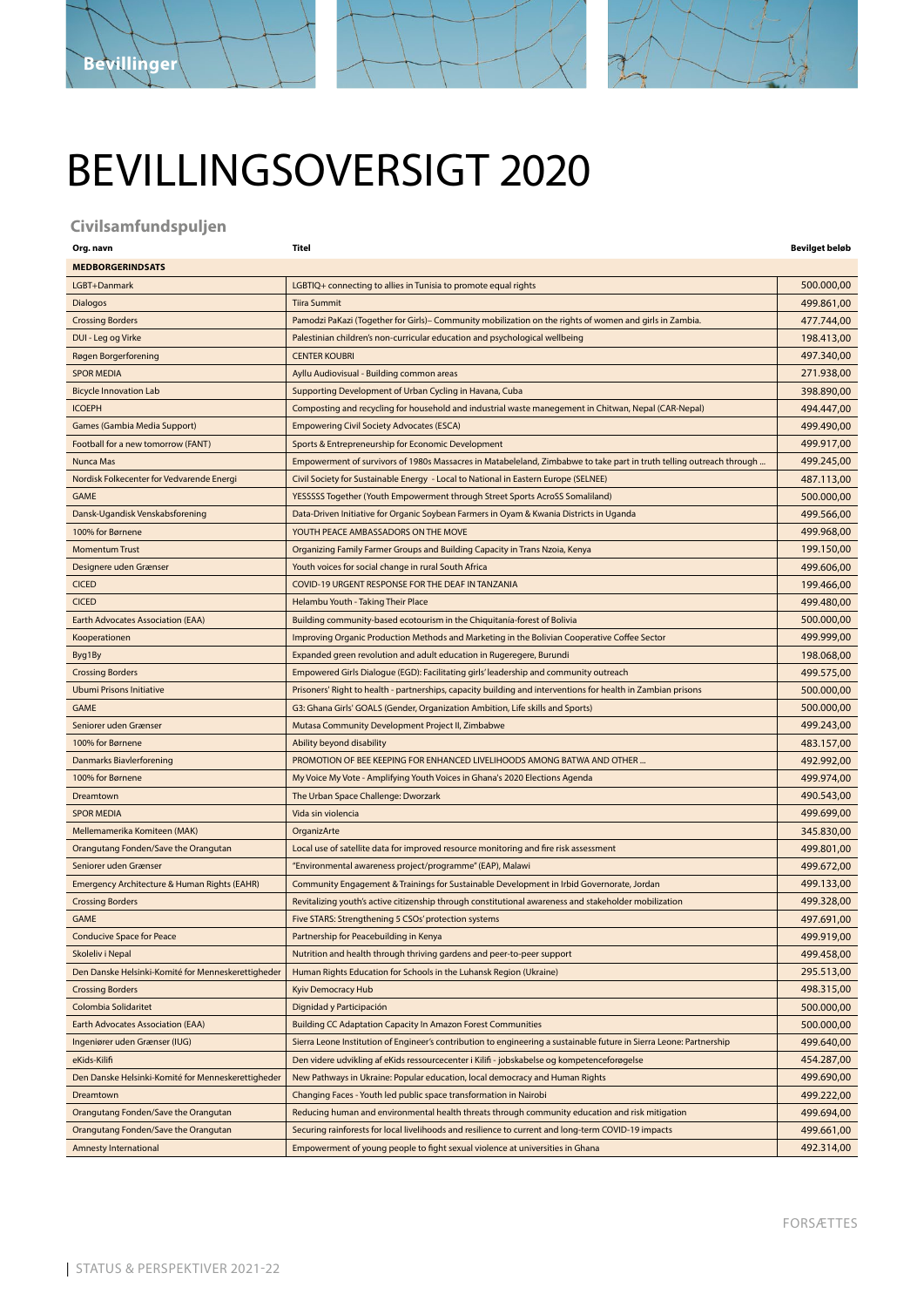





## **Civilsamfundspuljen**

| Org. navn                                           | <b>Titel</b>                                                                                                             | <b>Bevilget beløb</b> |
|-----------------------------------------------------|--------------------------------------------------------------------------------------------------------------------------|-----------------------|
| INDSATS FOR FOLKELIGT ENGAGEMENT (OVER 200.000 KR.) |                                                                                                                          |                       |
| Nyt Europa                                          | Vejen til en ny og bæredygtig økonomi                                                                                    | 991.150               |
| Rapolitics                                          | <b>Re:ACT Human Rights</b>                                                                                               | 998.600               |
| <b>FIC</b>                                          | Ushirika Fiti - Practical Partnerships                                                                                   | 999.950               |
| Dreamtown                                           | Rejs med Verdensmålene                                                                                                   | 999.750               |
| <b>Operation Dagsværk</b>                           | Uddannelse af lokale changemakers og styrkelsen af regionale fællesskaber som afsæt for lokalt forankret unge-engagement | 990.855               |
| Mellemfolkeligt Samvirke Actionaid                  | Fra Lokalt til Globalt Engagement                                                                                        | 992.864               |
| FN-forbundet                                        | 2030 NOW - TÆNKE / SKABE / HANDLE                                                                                        | 999.898               |
| Økologisk Landsforening (Ulandsudvalg- og netværk)  | Organic Fair Food Fighters                                                                                               | 997.097               |
| KFUM og KFUK i Danmark                              | Globale Forandringsagenter - Enlight, Ignite, Develop                                                                    | 981.533               |
| <b>IWGIA</b>                                        | Faglighed som fundament for engagement - CBS-studerende møder CSR-udfordringer gennem konkrete cases                     | 993.796               |
| Sex & Samfund                                       | Barnevognsmarch - Gå for verdens mødre                                                                                   | 948.366               |
| Orangutang Fonden/Save the Orangutan                | Youth Lab: unge engagerer unge i udviklingsarbejdets kompleksitet                                                        | 546.788               |
| ISCA - International Sport and Culture Association  | <b>Future MOVE</b>                                                                                                       | 997.505               |
| Football for a new tomorrow (FANT)                  | Sportsfællesskaber på tværs af Danmark og Sierra Leone                                                                   | 998.900               |
| <b>Red Barnet</b>                                   | <b>Climate Action Himalaya</b>                                                                                           | 999.639               |
| Folkekirkens Nødhjælp                               | Change Maker- et globalt klima- og bæredygtighedslaboratorium                                                            | 1.000.000             |
| Ulandssekretariatet - DTDA                          | UNGE VISER VEJEN TIL RETFÆRDIG OG GRØN OMSTILLING                                                                        | 991.655               |
| <b>Crossing Borders</b>                             | Engagering af skoler i Fredensborg kommune omkring SDGerne og udviklingsarbejde                                          | 963.312               |
| VedvarendeEnergi                                    | "How-to fra Kenya til FGU"                                                                                               | 881.715               |
| Foreningen Roskilde Festival                        | Flokkr - musik, kunst og kreative udtryk som katalysator for ungt, globalt engagement                                    | 1.000.000             |

#### **INDSATS FOR FOLKELIGT ENGAGEMENT (UNDER 200.000 KR.)**

| Salaam Film & Dialog                         | Afrika-stafetten - et samskabelsesprojekt                                                                                         | 144.857 |
|----------------------------------------------|-----------------------------------------------------------------------------------------------------------------------------------|---------|
| Støtteforeningen Det Danske Hus i Palæstina  | Another story - en podcastserie                                                                                                   | 198.750 |
| DGI - Danske Gymnastik og Idrætsforeninger   | DGI Verdensholdets verdensmål                                                                                                     | 197.690 |
| <b>SPOR MEDIA</b>                            | <b>Global Stay Tours</b>                                                                                                          | 199.995 |
| El Cambio Academy                            | Engagementspulje - El Cambio Academy                                                                                              | 183.500 |
| Bedre syn til Afrika                         | Optometristuderende engageres gennem udveksling, til at tage ejerskab på fremtidige udviklingsindsatser inden for<br>øjensundhed. | 198.680 |
| Colombia Solidaritet                         | Afholdelse af filmvisnings- og debatarrangementer, med dokumentarfilmen "En revolutionær familie"                                 | 24.020  |
| Global Aktion - Mennesker & miljø før profit | Strengthening Global Aktion At Its Roots                                                                                          | 196.221 |
| <b>Operation Dagsværk</b>                    | Lærer- og ledelsesopbakning som fundament for globalt engagement                                                                  | 176.498 |
| <b>Viva Danmark</b>                          | Goals for Life - AGF                                                                                                              | 200,000 |
| Ghana Venskab                                | Engaging youth through art                                                                                                        | 198.335 |
| Kvinderådet                                  | Festival og global feminisme på højskole-skemaet                                                                                  | 199.855 |
|                                              |                                                                                                                                   |         |

#### **INDSATS FOR FOLKELIGT ENGAGEMENT (UNDER 100.000 KR.)**

| 'Leave no one behind' - Migration Policy Lab                           | 99.469                                                                                                                   |
|------------------------------------------------------------------------|--------------------------------------------------------------------------------------------------------------------------|
| Engagementsskabende aktiviteter i 3 udvalgte grupper på Mors           | 99.858                                                                                                                   |
| Brug din faglighed og skab bedre sundhed i Afrika                      | 99.800                                                                                                                   |
| Et Momentum for Generation Equality                                    | 99.998                                                                                                                   |
| Diaspora Civic Engagement Project (DiCEP)                              | 95.295                                                                                                                   |
| Involvement of Danish agricultural enthusiasts in development work     | 99.100                                                                                                                   |
| Talk Town 2021: Feminist Action for Global Change                      | 99.515                                                                                                                   |
| Er Flygtningene Forsvundet                                             | 98.044                                                                                                                   |
| Engagement af ældre borgere gennem børneformidling og Verdensmålsbingo | 94.766                                                                                                                   |
|                                                                        | 98.757                                                                                                                   |
| Civic Engagement in Denmark - through volunteer experiences from Syria | 99.883                                                                                                                   |
|                                                                        | Tandsundhed Uden Grænser: Sundere tænder – bedre fremtid. Styrkelse af det frivillige engagement i udviklingssamarbejdet |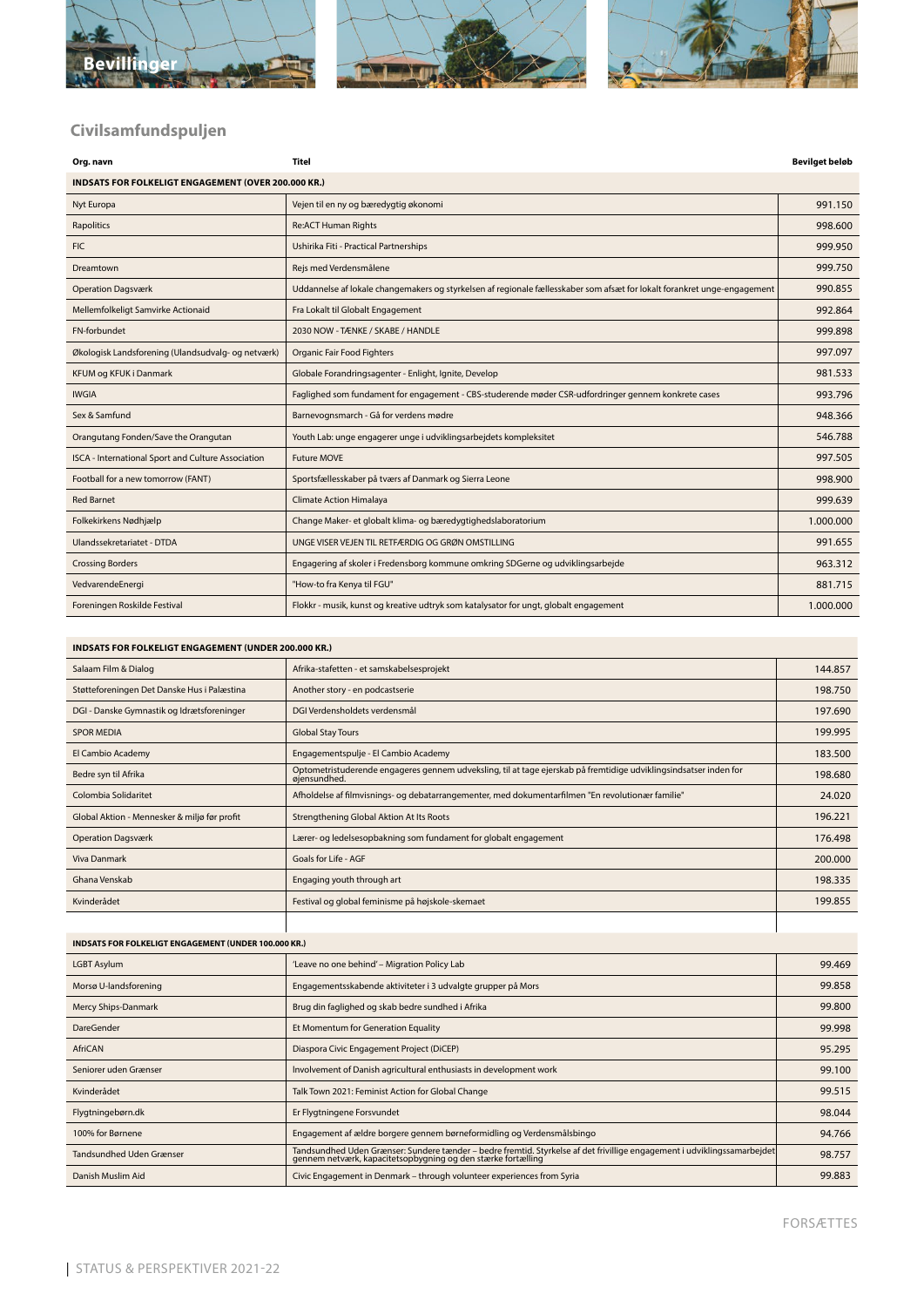



**Org. navn Titel Bevilget beløb**



## **Civilsamfundspuljen** (fortsat)

| <b>MEDBORGERINDSATS</b>                              |                                                                                                                                                                                                                                  |         |
|------------------------------------------------------|----------------------------------------------------------------------------------------------------------------------------------------------------------------------------------------------------------------------------------|---------|
| <b>AIP Foundation Denmark</b>                        | Support to Safe and Sustainable Commuting for Garment & Footwear Workers in Cambodia                                                                                                                                             | 488.817 |
| Orangutang Fonden/Save the Orangutan                 | Building resilience to COVID-19-related health and livelihood risks                                                                                                                                                              | 499.055 |
| Netværket for økologisk folkeoplysning og praksis    | Natural Farming in Karatu                                                                                                                                                                                                        | 485.637 |
| <b>AfriCAN</b>                                       | Student Leadership for Change (SL4C)                                                                                                                                                                                             | 499.372 |
| <b>Civil Connections Community Foundation (CCCF)</b> | Creating structures for rural youth leader's mobilization, capacitating, and mentoring for more effective execution of their<br>policy making and development roles within the Uganda Local Government system – a pilot in Yumbe | 499.757 |
| Nunca Mas                                            | Defending the Democratic Space of Civil Society in the Philippines                                                                                                                                                               | 499.800 |
| 100% for Børnene                                     | Preventing separation and institutionalization of street youth in Machakos County                                                                                                                                                | 498.865 |
| <b>Hope Danmark</b>                                  | Empowering change agents to improve access to NCD service delivery in Kamuli district, Uganda                                                                                                                                    | 499.559 |
| <b>Amnesty International</b>                         | Rise Up! Empowering Young Indigenous Kukama Women in Loreto, Peru                                                                                                                                                                | 499.903 |
| <b>Amnesty International</b>                         | Empowerment of youth to fight sexual violence in universities in Nigeria                                                                                                                                                         | 499.566 |
| Football for a new tomorrow (FANT)                   | The first steps for Sierra Leone Sport Federation for Persons with a Disability                                                                                                                                                  | 499.999 |
| Miljøbevægelsen NOAH                                 | Sharing seeds for food sovereignty                                                                                                                                                                                               | 499.702 |
| Aktion Børnehjælp                                    | Mobilising communities against spread of COVID-19 and violation of children's rights                                                                                                                                             | 499.926 |
| Masanga DK                                           | Maternal and Child Community Health Approach                                                                                                                                                                                     | 499.807 |
| Preferred by Nature (NEPCon)                         | Improving livelihoods of rice farmers while reducing negative climate impacts in Central Java, Indonesia                                                                                                                         | 488.603 |
| <b>Brighter Horizons</b>                             | Female Empowerment, Mentorship and Outreach in Sierra Leone (rev.)                                                                                                                                                               | 475.522 |
| <b>CICED</b>                                         | Boosting sign language as the language of the Deaf in Tanzania                                                                                                                                                                   | 482.624 |
| <b>Crossing Borders</b>                              | Women Empowerment in Local Development                                                                                                                                                                                           | 499.998 |
| <b>Ubumi Prisons Initiative</b>                      | Sustainable Reintegration of former inmates in Zambia - methodologies, synergies and partnerships                                                                                                                                | 500.000 |
| <b>International Kontakt</b>                         | Projekt Maangi                                                                                                                                                                                                                   | 298.516 |
| Bandhab                                              | Empower Women in Rural Bangladesh through Formation of GonoKendras                                                                                                                                                               | 499.959 |
| Games (Gambia Media Support)                         | Strengthening participatory democracy through media and civil society organizations                                                                                                                                              | 499.928 |
| Nunca Mas                                            | <b>Gender Violence Prevention in Ecuador</b>                                                                                                                                                                                     | 499.986 |
| Viva Danmark                                         | <b>Global Youth Platform</b>                                                                                                                                                                                                     | 494.361 |
| <b>Rising Hope</b>                                   | Women Drug Relief Tanzania                                                                                                                                                                                                       | 499.190 |
| <b>Impact Designs</b>                                | Improving nutrition and income generating opportunities for refugees and host communities in Western Uganda                                                                                                                      | 499.175 |
| <b>Civil Connections Community Foundation (CCCF)</b> | Facilitating inclusive and responsive youth policy development in Samegrelo Region of Georgia                                                                                                                                    | 457.271 |
| Football for a new tomorrow (FANT)                   | The SEED Plan B Project                                                                                                                                                                                                          | 499.989 |
| Emergency Architecture & Human Rights (EAHR)         | Supporting Development of Urban Cycling in Havana, Cuba                                                                                                                                                                          | 398.890 |
| Arkitekter uden Grænser                              | Improving sanitation and building organisational capacity in Kinawataka                                                                                                                                                          | 498.190 |
| Zaher - Grow to Learn                                | GROW Lebanon (Growing Rights-Based Open Learning & Workshops in Lebanon)                                                                                                                                                         | 494.652 |
| Mejerifolk uden Grænser                              | <b>Belhi Integrated Rural Development</b>                                                                                                                                                                                        | 499.576 |
| <b>GAME</b>                                          | Pathways to Youth Empowerment in Somaliland: Strengthening social cohesion, gender equality and child protection<br>through youth-led street sports                                                                              | 499.993 |
| <b>iilNTERest</b>                                    | Strengthening Civil Society in support of revitalisation of social and environmental sustainable local crafts and economies in<br>rural West Bengal                                                                              | 499.931 |
| Ingeniører uden Grænser (IUG)                        | Climate Resiliency - Cool communities, Freetown Sierra Leone                                                                                                                                                                     | 499.767 |
| Ingeniører uden Grænser (IUG)                        | Enhanced Community Health Resilience - Baoma Sierra Leone                                                                                                                                                                        | 499.726 |
| Dansk International Bosætningsservice (DIB)          | Increasing the participation of women and marginalised groups in sustainable livelihood activities                                                                                                                               | 499.929 |
| <b>Brighter Horizons</b>                             | HIV in Sierra Leone - prevalence and reduction among sex workers                                                                                                                                                                 | 499.844 |
| Nunca Mas                                            | Empowerment of Survivors from the Gukurahundi Massacres in Matabeleland, Zimbabwe through Traditional Chiefs                                                                                                                     | 499.532 |
| <b>Crossing Borders</b>                              | Empowered Girls Dialogue (EGD) II: Giving girls a voice for change through community dialogue                                                                                                                                    | 499.999 |
| Ingeniører uden Grænser (IUG)                        | Enhancing Climate resilience in rural Sierra Leone - how to adapt the WASH sector to climate change impacts                                                                                                                      | 499.965 |
| <b>SPOR MEDIA</b>                                    | TANGAZA - Young smartphone reporters in the slum                                                                                                                                                                                 | 499.950 |
| Jengo                                                | Project Haki - The Women's Network                                                                                                                                                                                               | 489.705 |
| Nunca Mas                                            | Strengthening Political Advocacy and Psychosocial Support to Networks of Young Human Rights Defenders in Choluteca,<br>Honduras                                                                                                  | 499.804 |
| <b>Tandsundhed Uden Grænser</b>                      | Tandsundhed Uden Grænser: Sunde tænder = sunde liv og bedre indlæring: En ny tosproget uddannelsesmodel for skolebørn<br>i Rabinal, Guatemala skal fremme skolebørns tandsundhed                                                 | 499.980 |
| <b>Civil Connections Community Foundation (CCCF)</b> | Girls Choose - Building a grassroots and gender sensitive Sexual and Reproductive health Rights and HIV and services strategy<br>for periphery and marginalized communities in Masvingo, Zimbabwe.                               | 498.482 |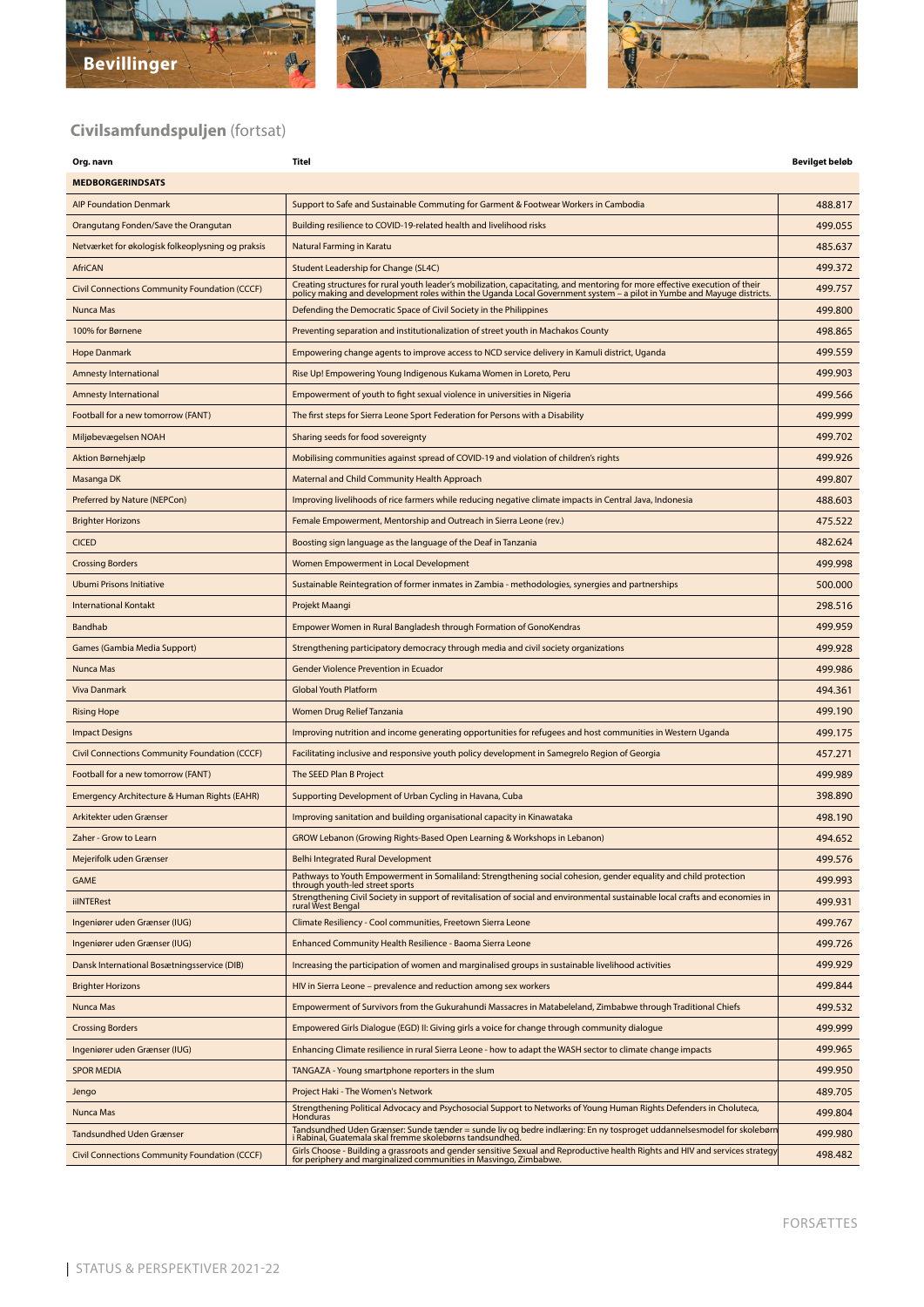



## **Civilsamfundspuljen** (fortsat)

| Org. navn                            | Titel                                                                                                                                                       | Bevilget beløb |
|--------------------------------------|-------------------------------------------------------------------------------------------------------------------------------------------------------------|----------------|
| <b>SMÅ INDSATSER</b>                 |                                                                                                                                                             |                |
| Ingeniører uden Grænser (IUG)        | STUDY ON COMMUNITY DRIVEN INCOME-GENERATING INITIATIVES IN KENEMA, SIERRA LEONE based upon harvesting of<br>experience and lessons learned on past projects | 100.000,00     |
| Youth for Development Denmark (YFDD) | Menstrual Health Management for school girls in Gambia                                                                                                      | 34.957,00      |
| <b>DGI Midtjylland</b>               | The Acceleration Livelihood for Emergency Action (ALEA)                                                                                                     | 76.824,00      |
| Ingeniører uden Grænser (IUG)        | Environmental Empowerment: Engaging local communities in Freetown in waste management and improved livelihood                                               | 99.724,00      |
| Seniorer uden Grænser                | CFOU to collaborate with NGOs to create alliances and promotion of Psycho-social Model in Uganda                                                            | 99.951.00      |
| FairFishing                          | Female Fishmonger Organisation in Burco Phase 2                                                                                                             | 54.795,00      |
| Dreamtown                            | Social Mobility for All                                                                                                                                     | 99.932.00      |
| Seniorer uden Grænser                | Styrkelse af kvinder i Choya, Gambia                                                                                                                        | 100.000,00     |
| Football for a new tomorrow (FANT)   | <b>Back to School</b>                                                                                                                                       | 99.400,00      |
| Alternatives to Separation (ATOS)    | Co-Creative Workshop on Family Separation in Addis Ababa                                                                                                    | 99.959,00      |
| Jysk landsbyudvikling i Nepal        | Udvikling af partner og partnerskab                                                                                                                         | 93.176,00      |
| Seniorhænder til AfrikA (ShAA)       | <b>Capacity Building of Stapes</b>                                                                                                                          | 92.988.00      |
| Designere uden Grænser               | Design for Food Security, South Africa                                                                                                                      | 94.647,00      |
| <b>Changing Stories</b>              | Learning at Home (Distance Learning Initiative to Minimize Learning Loss Among Public School Students During COVID-19)                                      | 99.989,00      |
| Skoleliv i Nepal                     | Marginalised youth in Nepal - challenges and opportunities                                                                                                  | 99.945,00      |
| Mi Cuerpo/Min Krop                   | S&RHR Podcast - Mi Cuerpo ConSentido                                                                                                                        | 99.814,00      |
| <b>AWE Center Kenya</b>              | Application format Small-Scale Intervention- Maruti and Acakas Sports Empowerment                                                                           | 76.055,00      |
| 100% for Børnene                     | Poetic empowerment of marginalized mothers in Kenya                                                                                                         | 92.524,00      |

#### **RÅDERUMSSUPPLEMENT (KAN KUN SØGES AF ORGANISATIONER MED FAST AFTALE MED UM)**

| Ulandssekretariatet - DTDA                  | Capacity Building and Advocacy for Women's Rights and Defense for Fundamental Rights at Work Amidst COVID-19 | 1.673.139 |
|---------------------------------------------|--------------------------------------------------------------------------------------------------------------|-----------|
| Oxfam IBIS                                  | In the time of Covid: Urgent support to indigenous women defenders in the Cauca Province, Colombia           | 749.995   |
| Ulandssekretariatet - DTDA                  | Defending Workers' Rights during the COVID-19 Crisis                                                         | 1.326.583 |
| 3F - Fagligt Fælles Forbund                 | Reclaiming Workers Human Rights in Honduras                                                                  | 2.374.377 |
| <b>IWGIA</b>                                | Reclaiming liberties in India                                                                                | 2.984.528 |
| DIGNITY - Dansk Institut Mod Tortur         | Reclaiming civic space in Uganda by countering the prevalent use of torture                                  | 499,000   |
| Oxfam IBIS                                  | Protection of Indigenous human rights defenders in the Amazon Basin during the COVID-19 pandemic             | 2.249.807 |
| Ulandssekretariatet - DTDA                  | Shrinking civic space and labour rights during the COVID-19 pandemic in Central America                      | 1.499.699 |
| Ulandssekretariatet - DTDA                  | Shrinking civic space and labour rights during the COVID-19 pandemic in Uganda                               | 1.500.000 |
| International Aid Services (IAS)            | Rebuilding Civic Space in Malaba, Kenya                                                                      | 498.940   |
| Støtteforeningen Det Danske Hus i Palæstina | Civic space and archival activism in Palestine                                                               | 499.943   |
| Mellemfolkeligt Samvirke Actionaid          | Reclaiming Civic Space Through Digital Activism                                                              | 2.118.285 |
| Cross Cultures Project Association(CCPA)    | Open Fun Football Schools + SSP                                                                              | 50.000    |

#### **RÅDERUMSINDSATSER**

| Viva Danmark                                    | Civil Society Enhancing Civic Space in Times of COVID-19                                                                               | 2.700.000 |
|-------------------------------------------------|----------------------------------------------------------------------------------------------------------------------------------------|-----------|
| Dreamtown                                       | Urban Justice                                                                                                                          | 2.921.423 |
| Youth for Development Denmark (YFDD)            | COVID-19 crisis on human rights and the restrictions in Togo                                                                           | 416,400   |
| Verdens Skove                                   | Defending the Rights & Natural Resources of Indigenous Tolupans and Rural Communities in the context of COVID-19 in<br><b>Honduras</b> | 2.999.716 |
| Folkekirkens Nødhjælp                           | Reclaiming Civic Space in Uganda - a response to the COVID-19 crisis                                                                   | 951.867   |
| Dreamtown                                       | <b>Democratic Space</b>                                                                                                                | 1.499.821 |
| Verdens Skove                                   | Territorial defense of Indigenous land, tropical forest and civic space threatened by the COVID-19 pandemic in Panama                  | 2.998.976 |
| Folkekirkens Nødhjælp                           | Addressing the protection issue of Human Rights Defenders focused on women and Dalits, In KARnali Province of Nepal -<br>ADHIKAR II    | 1.500.000 |
| <b>FIC</b>                                      | Campaign to review emergency laws and expand freedom of expression in Uganda amidst COVIDd-19 Pandemic                                 | 499.974   |
| International Aid Services (IAS)                | Rebuilding Civic Space in Malaba, Kenya                                                                                                | 498.940   |
| Støtteforeningen Det Danske Hus i Palæstina     | Civic space and archival activism in Palestine                                                                                         | 499.943   |
| Mellemfolkeligt Samvirke Actionaid              | Reclaiming Civic Space Through Digital Activism                                                                                        | 2.118.285 |
| <b>Cross Cultures Project Association(CCPA)</b> | Open Fun Football Schools + SSP                                                                                                        | 50.000    |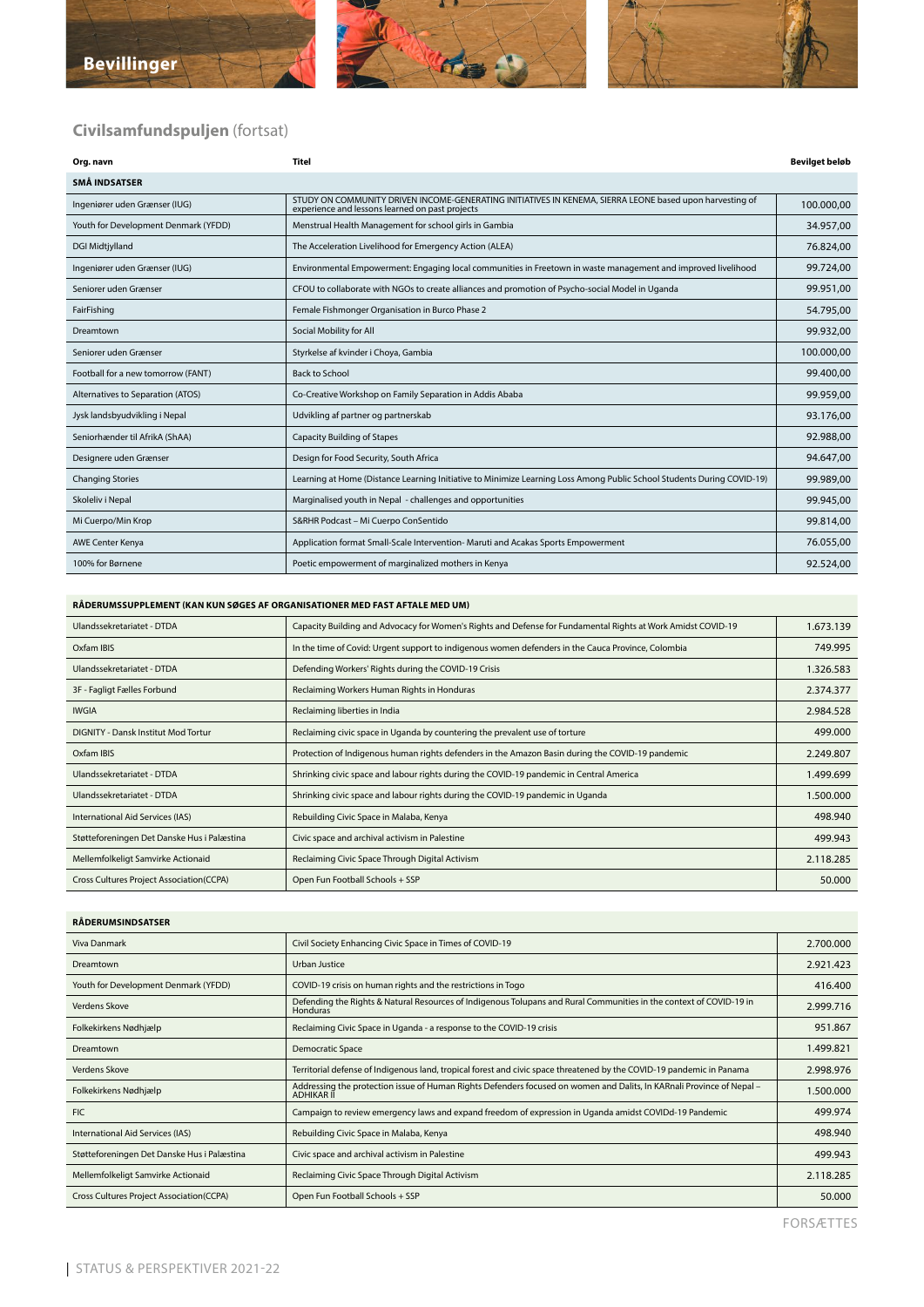





### **Civilsamfundspuljen** (fortsat)

| Org. navn                                   | Titel                                                                         | Bevilget beløb |
|---------------------------------------------|-------------------------------------------------------------------------------|----------------|
| RÅDERUMSSUPPLEMENT                          |                                                                               |                |
| Støtteforeningen Det Danske Hus i Palæstina | Our space, our voice, our future                                              | 499.981        |
| Ghana Venskab                               | Expanding civic space and right to information in Ghana in a COVID-19 context | 131.236        |

| <b>KAPACITETSANALYSE</b>             |                                        |         |
|--------------------------------------|----------------------------------------|---------|
| Dreamtown                            | Dreamtown Kapacitetsanalyse            | 100.000 |
| Orangutang Fonden/Save the Orangutan | Kapacitetsanalyse af Orangutang Fonden | 100.000 |

# **STØTTE TIL ANSØGNINGSPROCES** Cross Cultures Project Association(CCPA) Open Fun Football Schools + SSP 50.000 **STØTTE TIL SAMFINANSIERING** Mission Øst Standing Together: Supporting CSOs to improve rights and services for children and people with disabilities in Tajikistan 977.679 Preferred by Nature (NEPCon) Reducing Climate Impact of Rice Production in Indonesia 2.000.000

| <b>UDVIKLINGSINDSATS</b>                                                                                    |                                                                                                                                                            |           |
|-------------------------------------------------------------------------------------------------------------|------------------------------------------------------------------------------------------------------------------------------------------------------------|-----------|
| Aktion Børnehjælp                                                                                           | Agents of change - For empowerment and health                                                                                                              | 3.445.210 |
| <b>iilNTERest</b>                                                                                           | A Local Self Government Approach for a Contextually Appropriate strengthening of Rural School Educationto alleviate<br>poverty in Rural West Bengal, India | 3.997.618 |
| Ungdommens Røde Kors                                                                                        | <b>Enhancing Community Development in Mukuru</b>                                                                                                           | 2.497.000 |
| Dansk International Bosætningsservice (DIB)                                                                 | Mayon, Magayon: The perfect cone of participatory governance, risk reduction and resilient settlements                                                     | 2.996.986 |
| Dreamtown                                                                                                   | SPACE(S) FOR YOUTH                                                                                                                                         | 3.775.853 |
| Orangutang Fonden/Save the Orangutan                                                                        | Capacity building for sustainable livelihoods in communities surrounding Samboja Lestari                                                                   | 999.638   |
| <b>Viva Danmark</b>                                                                                         | End Online Sexual Exploitation of Children in Davao Region                                                                                                 | 3.000.000 |
| <b>FIC</b>                                                                                                  | Towards an Independant Youth Serving CSO Network in Kenya                                                                                                  | 1.000.000 |
| ICOEPH (Internationalt Center for Arbejdsmiljø, Miljø<br>og Folkesundhed) - DASAM (Dansk Selskab for Miljø- | Farming Health and Environment - a multi sector approach to reduce pesticide hazards in Nepal                                                              | 3.758.094 |
| <b>IGF Danmark</b>                                                                                          | Sustainable improvement of the livelihood of poor farmers in Sunderbans, India through advocacy                                                            | 2.663.834 |
| <b>Cross Cultures Project Association(CCPA)</b>                                                             | Youth Resilience in South Sudan                                                                                                                            | 1.404.395 |
| Amnesty International                                                                                       | A Safe School Life Free From Sexual Violence                                                                                                               | 2.709.983 |
| Dreamtown                                                                                                   | Open Civic Space for Youth                                                                                                                                 | 999.982   |
| Earth Advocates Association (EAA)                                                                           | Conserving Connectivity Protecting Indigenous Communities in Northern Chiquitanía                                                                          | 3.270.317 |
| <b>FIC</b>                                                                                                  | Decent and sustainable livelihoods for workers in horticulture plantations in Kenya, Uganda and Tanzania                                                   | 2.711.461 |
| Seniorer uden Grænser                                                                                       | Make CFOU's psycho-social model available for other organizations                                                                                          | 998.178   |
| Orangutang Fonden/Save the Orangutan                                                                        | Community-based peat-swamp restoration, fire risk mitigation and adoption of permaculture approaches for improving<br>livelihoods and health.              | 999.955   |
| Seniorer uden Grænser                                                                                       | Sustainable Environmental Agro Solutions 2 - (SEAS)                                                                                                        | 993.073   |
| Seniorer uden Grænser                                                                                       | CBO Empowerment and Promotion of Sustainable Agroecological Farming Technologies and Climate Mitigation                                                    | 999.594   |
| ICOEPH (Internationalt Center for Arbejdsmiljø, Miljø<br>og Folkesundhed) - DASAM (Dansk Selskab for Miljø- | SOLID-HEALTH - Improving public health and environmental health in Nepal through appropriate solid waste management                                        | 2.235.040 |
| Seniorer uden Grænser                                                                                       | Reduction and empowerment of young female dropouts in Soroti district, Uganda, phase II                                                                    | 999.998   |
| Colombia Solidaritet                                                                                        | Protesta Digna                                                                                                                                             | 999.988   |
| Denmark Lesotho Network (DLN)                                                                               | Climate Proofing for smallholder farmers of Lesotho                                                                                                        | 4.365.838 |
| Viva Danmark                                                                                                | Safe Return to School - Protective and Democratic Schools in Honduras                                                                                      | 2.505.151 |
| Football for a new tomorrow (FANT)                                                                          | Preparing children, youth and parents for engaging in change processes                                                                                     | 999.902   |
| <b>ADDA</b>                                                                                                 | Empowerment of small-scale farmers through the unification of the organic PGS network                                                                      | 2.973.646 |
| Baptistkirken i Danmark                                                                                     | Ngirankugire - Young Single Mothers                                                                                                                        | 2.224.081 |
| Global Aktion - Mennesker & miljø før profit                                                                | Look Behind Your Food: Towards a food production system that respects the rights, livelihoods and dignity of workers                                       | 2.500.000 |
| <b>Dialogos</b>                                                                                             | Free Your Mine 2025                                                                                                                                        | 3.454.484 |
| LGBT+Danmark                                                                                                | Facilitating Potential: A participatory approach towards strengthening LGBTQ+ community resilience in rural East Africa                                    | 2.483.865 |
| <b>SPOR MEDIA</b>                                                                                           | INCLUSION, ACCEPTANCE AND SAFETY - A FOUNDATIONAL PROJECT                                                                                                  | 999.835   |
| 100% for Børnene                                                                                            | YOUTH ON BOARD: Engendering Youth Voices in Ghana's Education Response to the Covid-19 Pandemic                                                            | 2.685.876 |
| Ingeniører uden Grænser (IUG)                                                                               | Citizen Driven Climate Sensitive WASH Management - Kenema District, Sierra Leone                                                                           | 3.890.982 |
| Ubumi Prisons Initiative                                                                                    | Civil society mobilisation and advocacy for improved health in Zambian prisons                                                                             | 2.006.435 |
| Dreamtown                                                                                                   | From Contentious to Consensus - Creating access to public spaces in Nairobi                                                                                | 999.945   |
| <b>ADDA</b>                                                                                                 | Organic Agriculture for Livelihood Improvement for the Pa-O Ethnic Group, Myanmar (ORGAP)                                                                  | 1.998.738 |